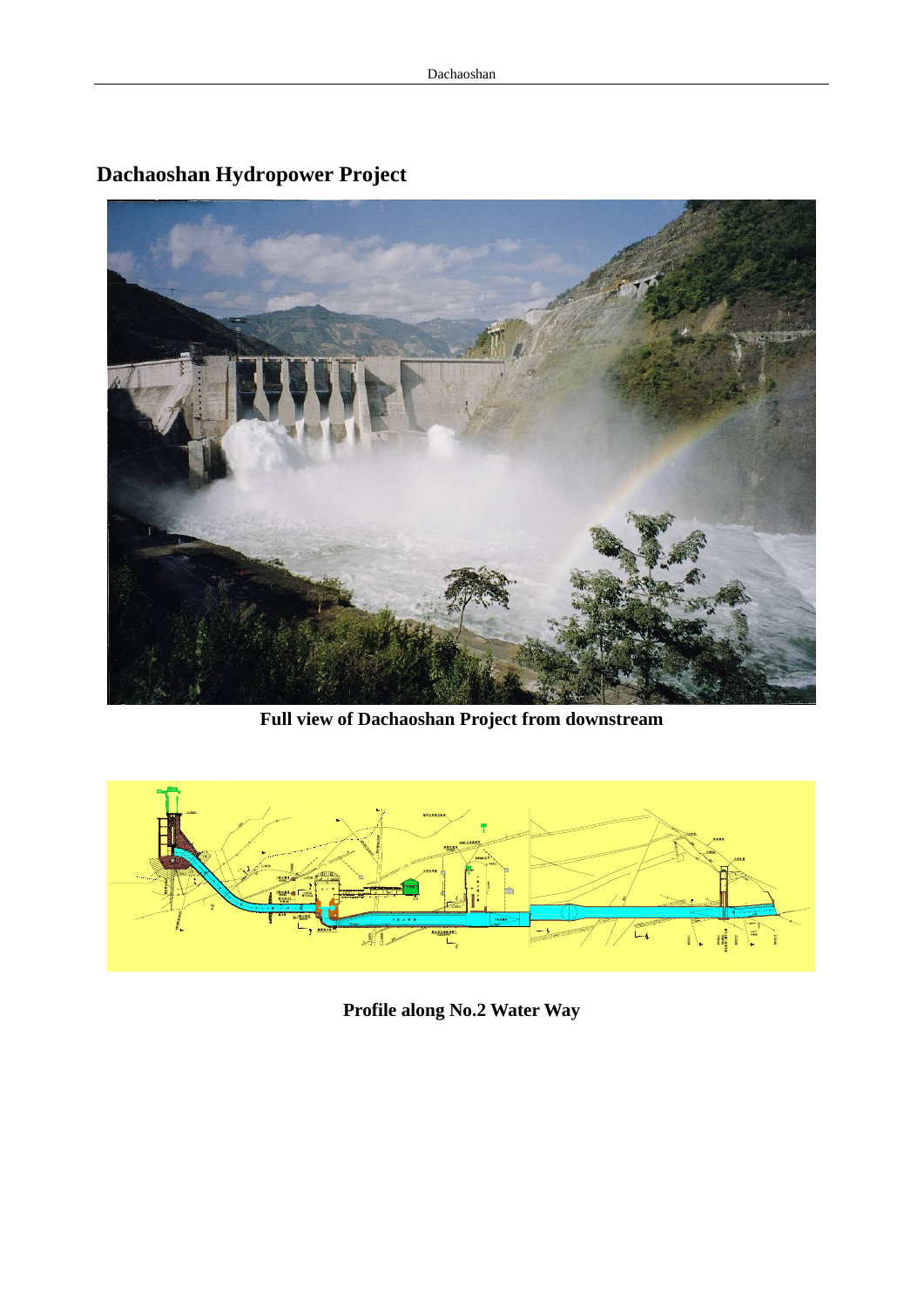

**Section of No.2 bottom outlet Section of Crest Overflowing spillway** 

The Dachaoshan Hydropower Project, located on Lancang River, Yunnan province, is a single purpose project, serving only for power production. The station is a I–rank and large–sized (1) project according to relevant classification standard, and its normal water level, total reservoir storage and total installed capacity are respectively 899.0 m,  $940\times10^{6}$  m<sup>3</sup> and 1350 MW. The main structures including dam, flood discharge structures, desilting works, headrace structure, powerhouse and switch yard are designed as 1–class hydraulic structure.

The designer of the Project is Beijing Hydroelectric Investigation and Design and Research Institute, and the main contractors include No.1, No.3, No 8 and No. 14 Bureaus of Hydropower Construction as well as the Gezhouba Bureau of Hydropower Construction.

| <b>Item</b>                             | unit                    | quantity | <b>Item</b>                                            | unit                            | quantity            |
|-----------------------------------------|-------------------------|----------|--------------------------------------------------------|---------------------------------|---------------------|
| I. Hydrology                            |                         |          | 16. Basic seismic intensity/<br>design intensity       | degree                          | VII/VIII            |
| Catchment area above the<br>dam site    | km <sup>2</sup>         | 121000   | 17. Crest elevation of dam                             | m                               | 906.00              |
| 2. Mean annual runoff                   | $10^{9}$ m <sup>3</sup> | 42       | 18. Max. dam height                                    | m                               | 111.00              |
| 3. Mean annual flow                     | $m^3/s$                 | 1330     | 19. Crest length of dam                                | m                               | 460.39              |
| Design flood flow $(p=0.2\%)$<br>4.     | $m^3/s$                 | 18200    | 20. Elevation of crest over-<br>flowing opening        | m                               | 882.00              |
| 5. Check flood flow $(p=0.02\%)$        | $m^3/s$                 | 23800    | Opening number - size<br>21.                           | $number-m \times m$             | $5-14\times17$      |
| Mean annual sediment<br>6.<br>transport | $10^6$ t                | 56.48    | Floor elevation of bottom-<br>22.<br>discharge opening | m                               | 840.00              |
| <b>II.</b> Reservoir                    |                         |          | 23. Opening number - size                              | $number-m \times m$             | $3 - 7.5 \times 10$ |
| 7. Design flood level                   | m                       | 905.89   | V. Waterway                                            |                                 |                     |
| Check flood level<br>8.                 | m                       | 899      | 24. Type of waterway                                   | Embedded pipe                   |                     |
| 9. Normal storage level                 | m                       | 899      | 25. Size                                               | m                               | 8.5                 |
| 10. Gross storage                       | $10^{6}$ m <sup>3</sup> | 940      | 26. Type of tailwater surge                            | Gallery with restricted orifice |                     |
| 11. Regulation performance              |                         | seasonal | shaft                                                  |                                 |                     |
| <b>III.</b> Energy Index                |                         |          | 27. Size $(L \times W \times H)$                       | m                               | 217.4×22.4×72.63    |
| 12. Installed capacity                  | <b>MW</b>               | 1350     | <b>VI. Powerhouse</b>                                  | underground                     |                     |

## **Project Features for Dachaoshan Hydropower Station**